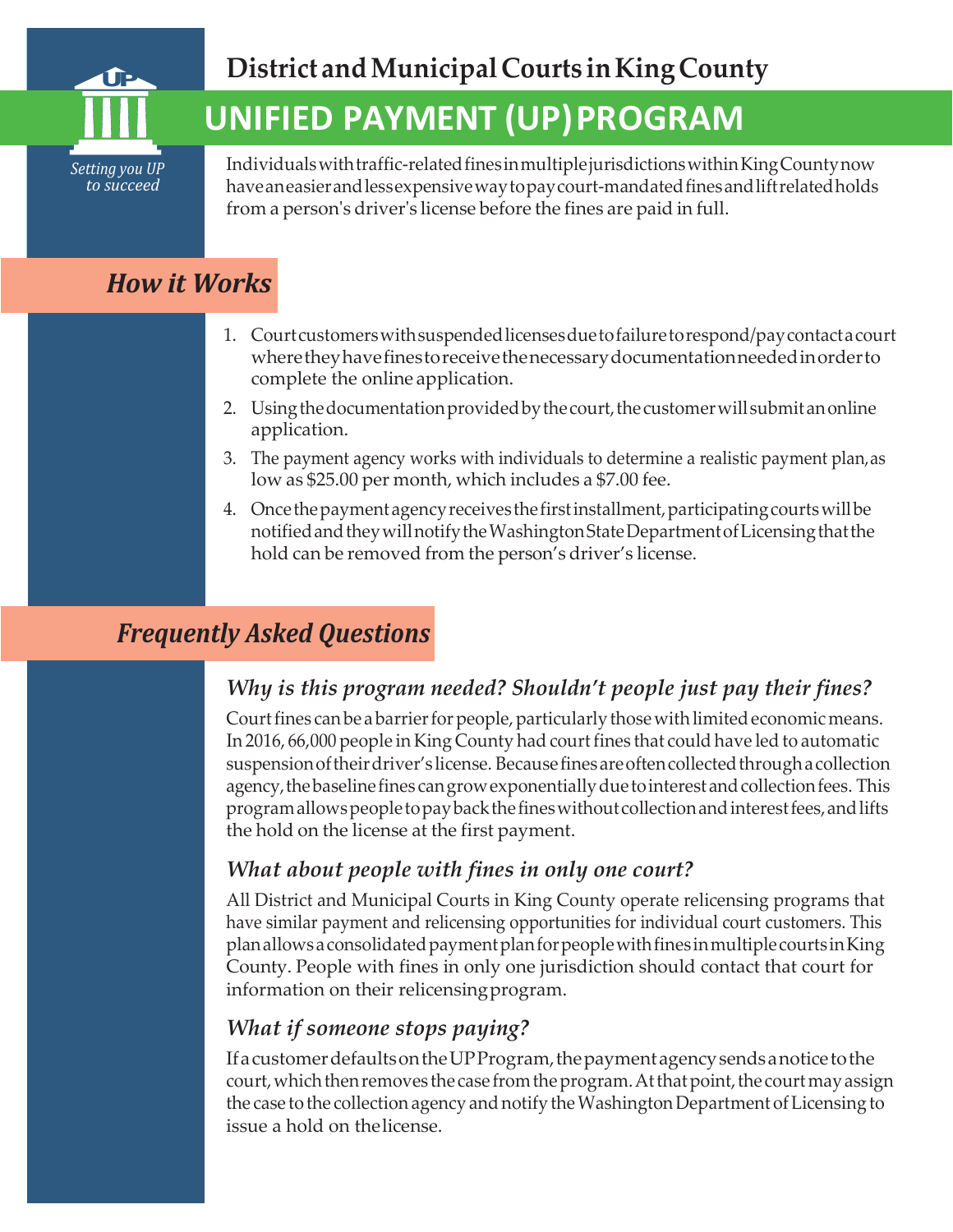### *FAQ continued*

#### *Do I have to contact each court?*

YoucangotoanyDistrictorMunicipalCourtinKingCountytogetacopyofyourcase history and the UP Program information.

#### *Who is the payment agency?*

Linebarger Goggan Blair & Sampson (LGBS), LLP.

#### *What courts are participating in the UP Program?*

Participating courts include King County District and the Municipal Courts of Algona, Auburn, Bellevue, Black Diamond, Bothell, Burien, Carnation, Clyde Hill, Des Moines, Enumclaw,FederalWay,HuntsPoint,Issaquah,Kenmore,Kent,Kirkland,LakeForest Park, Maple Valley, Medina, Mercer Island, Newcastle, Normandy Park, North Bend, Pacific, Redmond, Renton, Sammamish, SeaTac, Seattle, Shoreline, Skykomish, Tukwila, Woodinville and YarrowPoint.

#### *Can I use the UP Program to pay a fine in another county?*

At this time this program is only available in King County courts.

#### *Is the \$7.00 monthly fee really less expensive than a collection agency?*

The \$7.00 monthly fee pays for LGBS to administer the UP Program. Representatives work directly with clients to identify a customized payment plan, and interact with the courtstomaketheprogramsuccessful.Seetheexamplesbelowforabreakdown comparing the UP Program with a collection agency.

| <b>REGULAR COLLECTION COSTS</b>                   |            | <b>PROPOSED UP PROGRAM</b>                |            |  |
|---------------------------------------------------|------------|-------------------------------------------|------------|--|
| 36 Equal Monthly Payments of \$39.53 each         |            | 36 Equal Monthly Payments of \$34.78 each |            |  |
| Violation                                         | \$1,000.00 | Violation                                 | \$1,000.00 |  |
| Collection Fee (19%)                              | 190.00     | Collection Fee $(0%)$                     |            |  |
| Interest during repayment period $(12)$           | 232.86     | Interest during repayment period (0%      |            |  |
| Set-up Fee                                        |            | Set-up Fee                                |            |  |
| <b>Monthly Fees</b>                               |            | MonthlyFees(\$7.00/month)                 | 252.00     |  |
| Total that consumer will pay                      | \$1,422.86 | Total consumer will pay                   | \$1,252.00 |  |
|                                                   |            |                                           |            |  |
| 56 Equal Monthly Payments of \$24.99 each         |            | 56 Equal Monthly Payments of \$24.86 each |            |  |
| Violation                                         | \$1,000.00 | Violation                                 | \$1,000.00 |  |
| Collection Fee (19%)                              | 190.00     | CollectionFee(0%)                         |            |  |
| Interest during repayment period (12 <sup>9</sup> | 433.98     | Interest during repayment period (0%      |            |  |
| Set-up Fee                                        |            | Set-up Fee                                |            |  |
| Monthly Fees                                      |            | MonthlyFees(\$7.00/month)                 | 392.00     |  |
| Total that consumer will pay                      | \$1,623.98 | Total consumer will pay                   | \$1,392.00 |  |

# *For more information,pleasecontact 425-487-5587.*